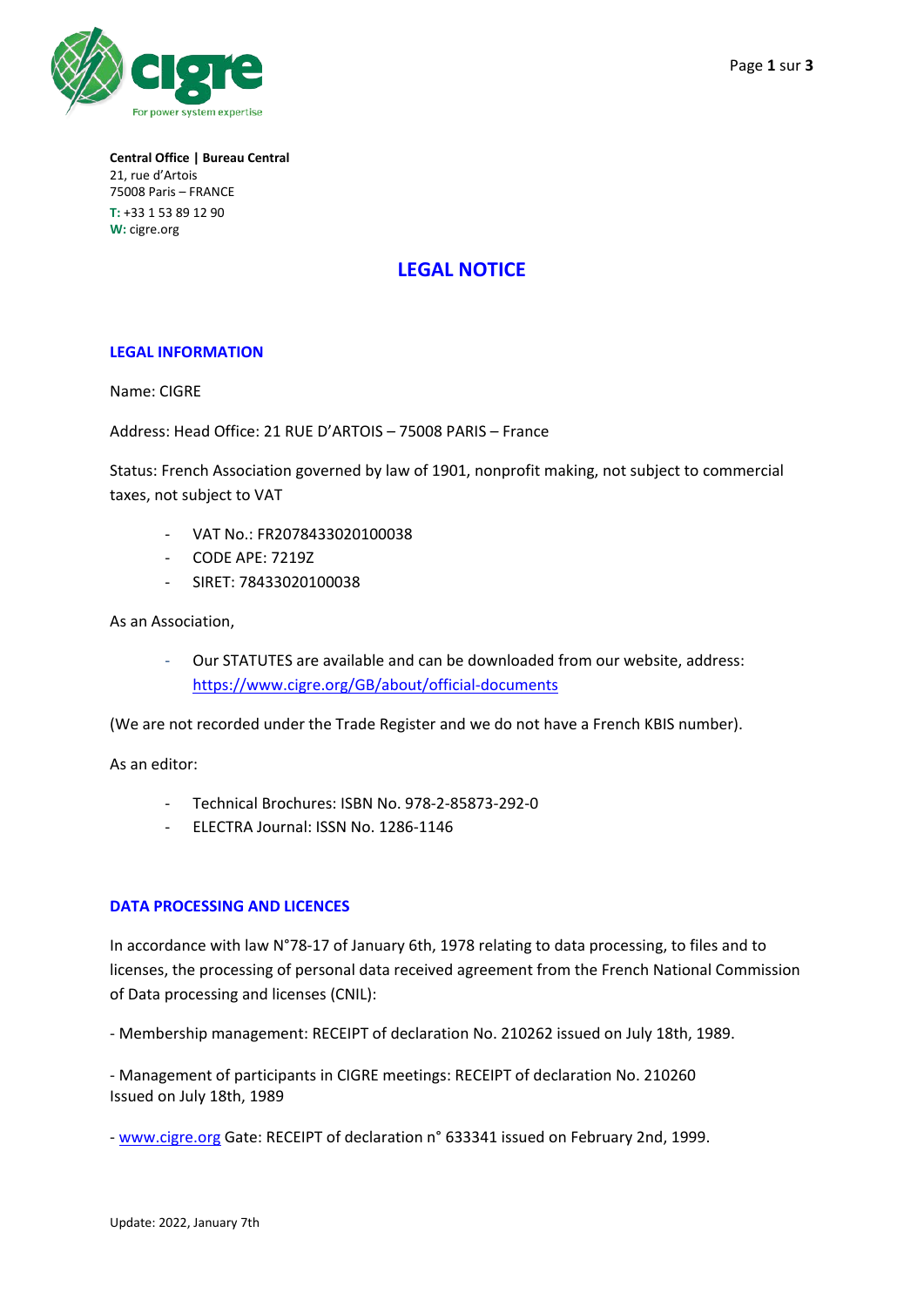# **CONTENTS OF CIGRE SITE**

The information provided on our site is given for guidance purposes. We cannot guarantee the wholeness, exactitude, completeness and topicality of the information published on the site. It does not exempt our Members and non-Members from seeking an additional and relevant analysis.

Consequently, the user agrees that use made of this information is his sole responsibility. CIGRE could not be held responsible for the direct or indirect prejudice, which could result from access or use of the [www.cigre.org](http://www.cigre.org/) gate and other gates for our National Committees, Study Committees and other CIGRE groups, including the inaccessibility, the loss of data, presence of viruses on the site, and other possible problems…

The user is required to comply with the provisions of French law relating to data processing, to files and to licenses, indicated above, infringement of which is liable to sanctions. In particular, as regards personal information, which may be accessed, the user must abstain from collecting data, from any diverted use, and generally, from any act likely to be prejudicial to the privacy or reputation of individuals.

#### **INTELLECTUAL PROPERTY**

The CIGRE marks and logos are registered trademarks. Any reproduction and total or partial representation, separately or integrated into other elements, without any prior and expressly written authorization from CIGRE, or from the CIGRE National committees concerned, are strictly forbidden.

COPYRIGHT RULES

COPYRIGHT:

Any holder of a CIGRE publication, on paper or electronic format, has only a right of use. The following are prohibited without express agreement from CIGE: total or partial reproduction of the document, other than for personal and private use; making the document available to any third party, which covers circulation on an intranet or corporate network.

#### WARNING

"CIGRE does not give any guarantee or insurance on the contents of this publication, and also declines responsibility, as for the exactitude or the exhaustiveness of information. All the implicit guarantees and conditions are excluded to the extent permitted by the law".

[www.cigre.org](http://www.cigre.org/) Gate: all contents, programs, texts, technical documentation, illustrations, photographs and videos, animations, databases, and in general all information on our CIGRE gates are the property of CIGRE or are subject to a right of use or exploitation. These elements are covered by legislation protecting copyright.

Any representation, modification, reproduction, total or partial distortion of the site or of its contents, in any way whatsoever, would constitute a counterfeit sanctioned by the L335-2 articles and following of the Code of Intellectual property.